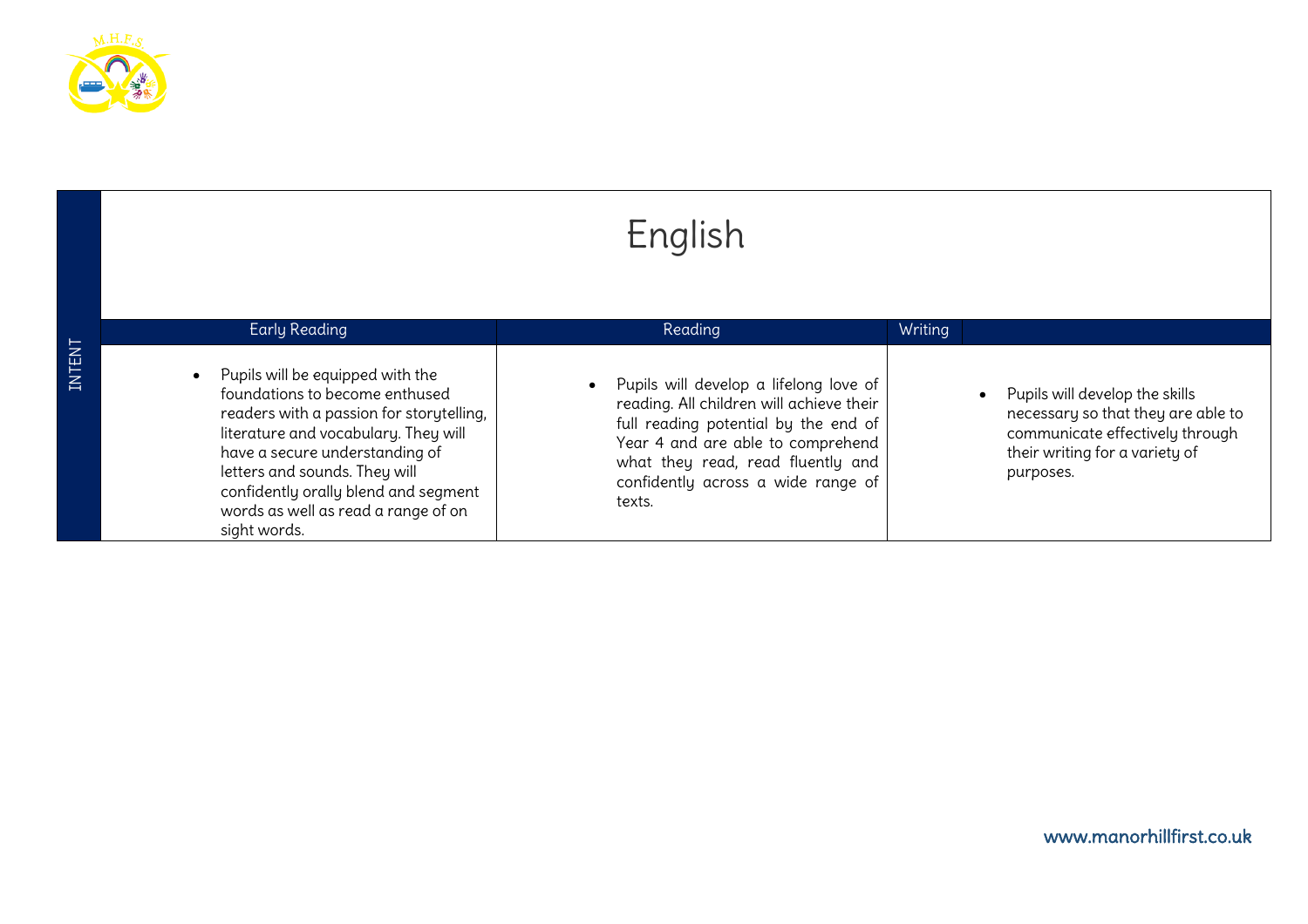

We will provide our children with a consistent approach to the teaching of early reading throughout the school. Children develop a bank of skills to assist them with word recognition, fluency and language comprehension.

We teach early reading through systematic phonics lessons following Little Wandle Letters and Sounds Revised, which have a planned structure, are fast paced, engaging and encourage active participation for all. Children in Foundation Stage and Key Stage 1 receive daily taught phonics sessions, sessions are also provided for pupils requiring Phonics teaching in Key Stage 2.

Early reading is developed in Reception with the Big Cat Collins books, children read books matched to their Phonic ability to ensure that they are fully decodable. High frequency and common exception words are discretely taught to ensure that pupils develop their skills for reading words that are not decodable also.

Pleasure for reading, guided reading, whole class reading and independent reading are used to develop children's range of reading skills and reinforce what has been taught during phonics lessons. We also ensure there are crosscurricular links relating to reading throughout our language rich curriculum.

We will provide our children with multiple opportunities to read across all curriculum areas through 'REAL' time (Read Everything And Learn). Reading is a key life skill and we will embed a culture of reading in everything we do, providing plenty of opportunities for children to read both independently and aloud as well as providing opportunities for them to discuss and recommend books. Reading and quality literature are implicitly interwoven into our curriculum with key texts chosen to ensure our children encounter a variety of genres and famous authors.

As children develop their reading skills here at Manor Hill they will then progress through our book banded reading scheme which is made up of a wide selection of texts. All children are provided with a reading book matched to their reading level and we encourage progression through each band. All children in Years 2 to 4 receive a daily whole class guided reading session. We recognise that reading progress is most successful when supported at home with regular reading. We ask that pupils read as often as possible with an adult at home at least three times per week.

We will provide our children with the opportunities to develop the appropriate subject specific knowledge, skills and understanding as set out in the National Curriculum. All curriculum areas include opportunities for pupils to express their thoughts in a range of written styles. A range of exemplar texts, from across different genres and subject areas, are shared with pupils to promote ambitious vocabulary and secure expectations of writing across the curriculum.

Writing is a crucial skill that is embedded across all year groups; consolidation of fine motor skills and phonic strategies are implemented in Lower KS1 whilst working towards securing confidence with independent pieces by the end of Year 2. Writing genres are mapped out and revisited to ensure progression in skills.